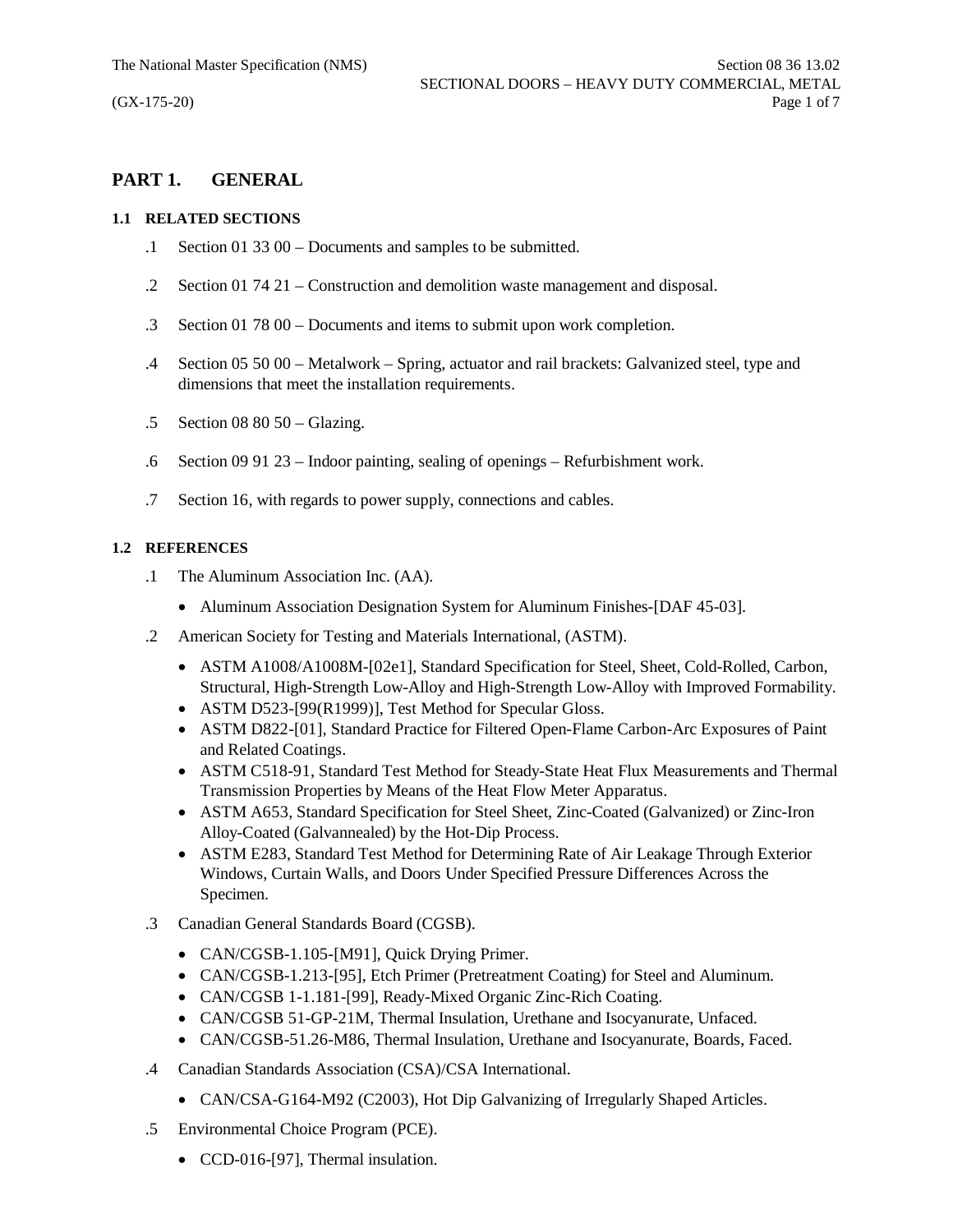- · CCD-047a-[98], Coatings, paints.
- · CCD-048-[95], Recycled water-borne surface coatings.

# **1.3 DESCRIPTION OF THE WORKS**

- .1 Design requirements
	- Exterior doors and associated rails shall be designed to withstand a wind load of 1 kPa, with a deflection in the horizontal plane that does not exceed 1/240 of the width of the door opening. They shall be designed to comply with industry standards (DASMA).
	- Sectional doors shall have a thermal resistance value (RSI) of 2.81, according to standard ASTM C-518-91.
	- The doors and associated rails shall be designed to withstand at least 1 000 operating cycles per year and shall have a global lifetime of 10 years.

# **1.4 DOCUMENTS/SAMPLES TO SUBMIT**

- .1 Specification sheets
	- · Submit the products' specification sheets and the manufacturer's data and documentation in accordance with Section 01 33 00.
- .2 Shop drawings
	- Submit the required shop drawings in accordance with Section 01 33 00 Documents and samples to be submitted.
	- · Shop drawings shall indicate: the door type, dimensions and service specifications; the materials; the type of operating mechanism; the location and details of the glazing; the details of hardware and accessories; and the required clearances and electrical connections.
- .3 Submit the installation instructions provided by the manufacturer.

#### **1.5 DOCUMENTS/ITEMS TO SUBMIT UPON WORK COMPLETION**

.1 Provide the instructions required for the operation and maintenance of overhead doors and their hardware parts, and include them into the manual specified in Section 01 78 00 – Documents and items to submit upon work completion.

#### **1.6 QUALITY ASSURANCE**

- .1 Test reports: Submit test reports certifying that the products, materials and equipment comply with the physical characteristics and performance criteria laid down in the provisions.
- .2 The manufacturer shall have an established program of quality control such as ISO-9001:2008.
- .3 The installation work shall be carried out by a company with recognized experience in the specified type of product.

#### **1.7 WASTE MANAGEMENT AND DISPOSAL**

- .1 Separate and recycle waste materials in accordance with Section 01 74 21 Construction and demolition waste management and disposal, as well as the requirements laid out in the waste reduction plan.
- .2 Remove all packaging materials from site and route them to appropriate recycling facilities.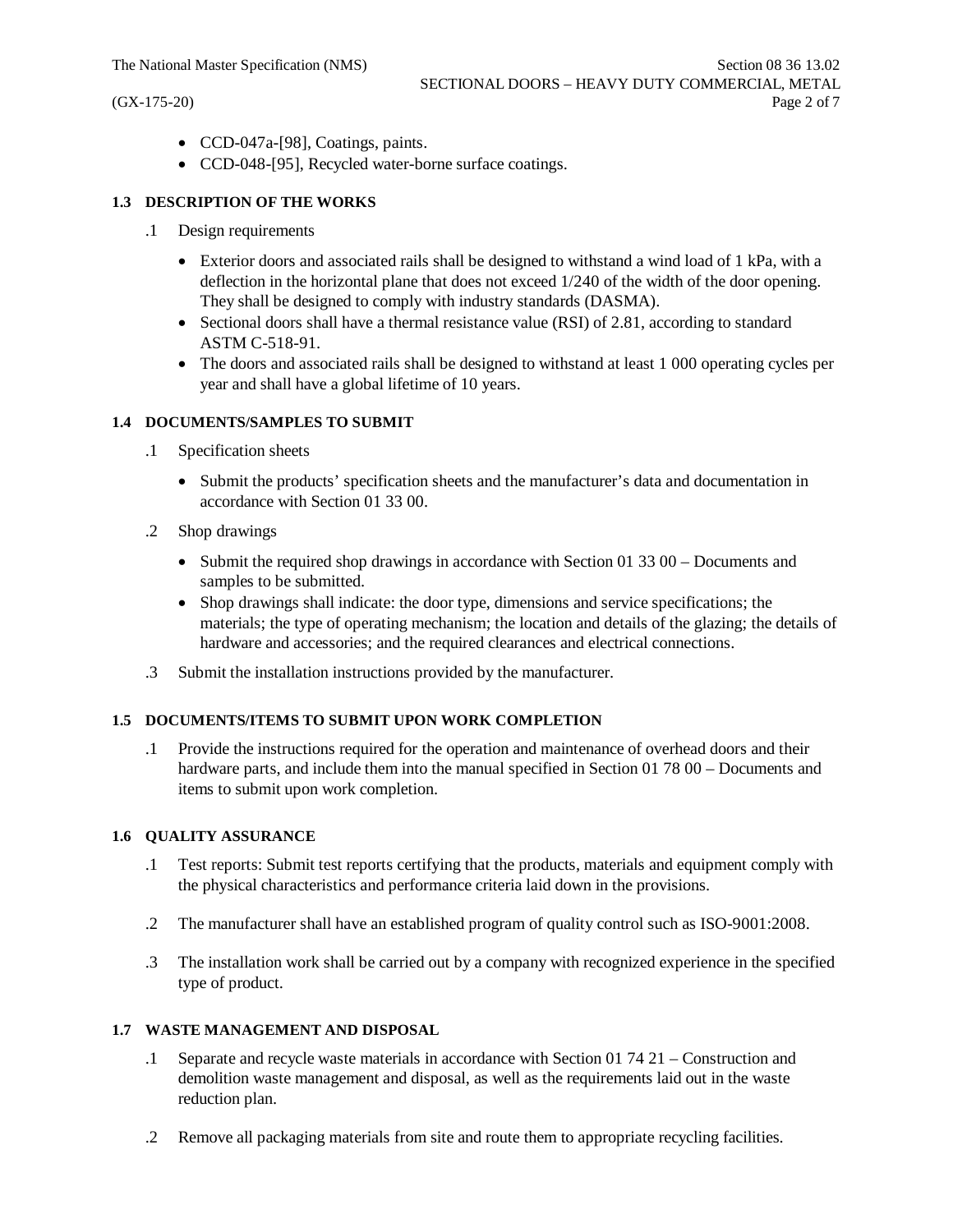- .3 Place corrugated cardboard, polystyrene and plastic packaging materials in the appropriate on-site recycling bins in accordance with the waste management program in effect on the site.
- .4 Route unused metal wiring and items to a metal recycling facility approved by professionals.
- .5 Route unused paint products to an authorized collection site for hazardous materials approved by professionals.
- .6 It is prohibited to dump unused paint products in the sewer, in a stream, in a lake, on the ground or any other place where it might pose a risk to health or the environment.
- .7 Unused or damaged glazing materials are not recyclable and are excluded from municipal recycling programs.

#### **1.8 MAINTENANCE**

- .1 Replacement equipment and materials
	- Provide the required spare parts in accordance with Section 01 78 00 Documents and items to submit upon work completion.
	- Provide the following spare parts for up-and-over sectional doors:
		- .1 Panels;
		- .2 Rollers;
		- .3 Weatherstripping;
		- .4 Springs.
	- Store the equipment at the specified location. Identify each item by associating it with the relevant door.

# **PART 2. PRODUCTS**

#### **2.1 MATERIALS AND EQUIPMENT**

- .1 Galvanized steel plate: Commercial grade, with Z275 zinc coating.
- .2 Steel plate: Commercial grade, complying with standard ASTM A1008/A1008M, type (E), surface-mounted, with woodgrain or smooth finish.
- .3 Aluminum profiles: AA6063-T5 alloy of the Aluminum Association.
- .4 Primer paint: Complying with standard CGSB-1.181, for galvanized steel works.
- .5 Thermal insulation: Complying with design and environmental requirements.
- .6 Glazing: Complying with design requirements.

### **2.2 DOORS**

- .1 The doors shall be the GX-175-20 model, as manufactured by Portes Garex.
- .2 Polyurethane foam insulation, without CFC & HCFC at a density of 40.4 kg/m<sup>3</sup>. The insulation shall comply with the standard ONGC 51-GP-21M & 51.26-M86.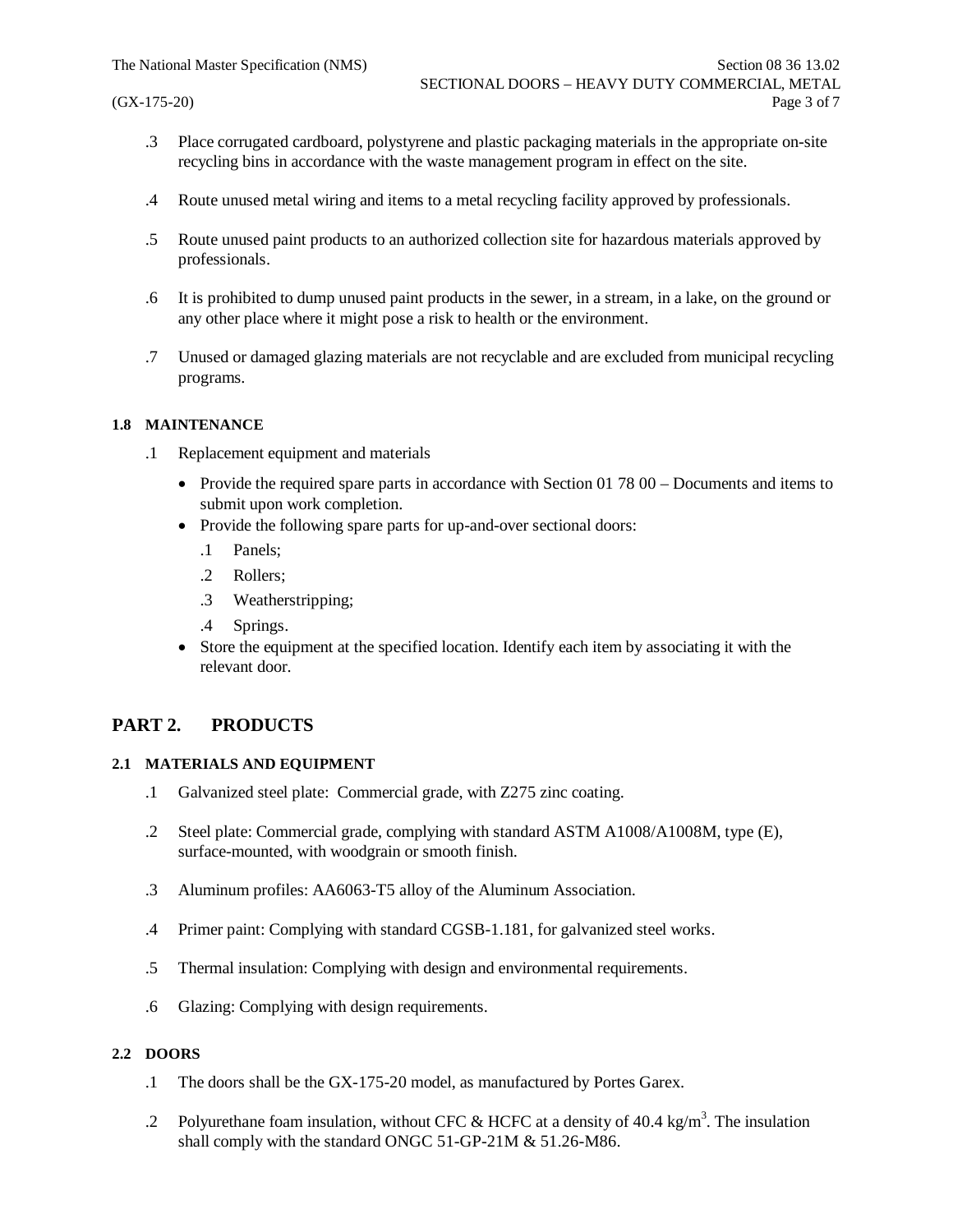- .3 Panels: Made of 26-gauge rolled steel panels fitted with 26-gauge steel reinforcement bars. Panels shall be 45 mm thick and have a woodgrain or smooth finish with 4 horizontal grooves.
- .4 Windows: 3 mm double-glazed sealed units mounted on a stainless steel spacer. Glazing shall be inserted into a PVC frame. The size and number of windows shall conform to the specifications.
- .5 Glazed panels: 3 mm double-glazed sealed units mounted on a stainless steel spacer. Glazing shall be inserted into a 1.73 mm thick tubular aluminum profile, which shall be white, black or naturally coloured anodized aluminum.
- .6 Assembly of the various parts: Arc or spot welding, riveting, or by means of adhesive and screws.
- .7 Primer paint: Doors shall be manufactured from prepainted steel parts.

#### **2.3 PREFINISHED STEEL PLATE**

- .1 Prefinished steel plate, factory-coated with a layer of polyester.
	- Colour: white.
	- Specular gloss: 30 units minimum, with a tolerance of  $\pm$  5 units, according to the standard A-653, CS type B.
	- Thickness of the paint layer: At least 20 micrometres.
	- Resistance to weathering: 10 years.

# **2.4 WEATHERSTRIPPING**

- · **PVC** weatherstripping, full width at the top and bottom of each section to ensure thermal breakage and airtightness according to standard ASTM E-283.
- · U-shaped extruded neoprene weatherstripping, full width, to install at the bottom of the doors in a **PVC or aluminum** extrusion.
- · 65 mm flexible weatherstripping installed on top of the upper panel using a **PVC or aluminum** moulding.
- · Extruded weatherstripping made of **PVC, commercial aluminum or aluminum screw cover** and high-quality vinyl for intense cold, to install on the side and top bars of the door frames, in accordance with the manufacturer's specifications. The weatherstripping colour shall be selected from the manufacturer's standard colours

#### **2.5 TYPE OF DOOR OPERATION**

- .1 Doors shall be equipped with the following accessories depending on the type of door operation.
	- Manual operation: Two handles installed inside.
	- · Mechanical operation: **chain pick, chain hoist.**

# **2.6 LIGHT INDUSTRIAL HARDWARE**

- .1 Guiding rails: **Standard configuration, for door opening with low headroom, elevation, vertical or roof pitch**, 50 mm in width, galvanized steel at least 1.99 mm (14 gauge) thick, bare metal.
- .2 Guiding rail brackets: Continuous or galvanized steel angle, 1.99 mm (14 gauge) thick, bare metal.
- .3 Balancing springs: 10 000-cycle oil-tempered heavy duty torsion springs, fitted with brackets in accordance with the manufacturer's specifications.
	- · Cable drum: 100 mm minimum, die-cast aluminum.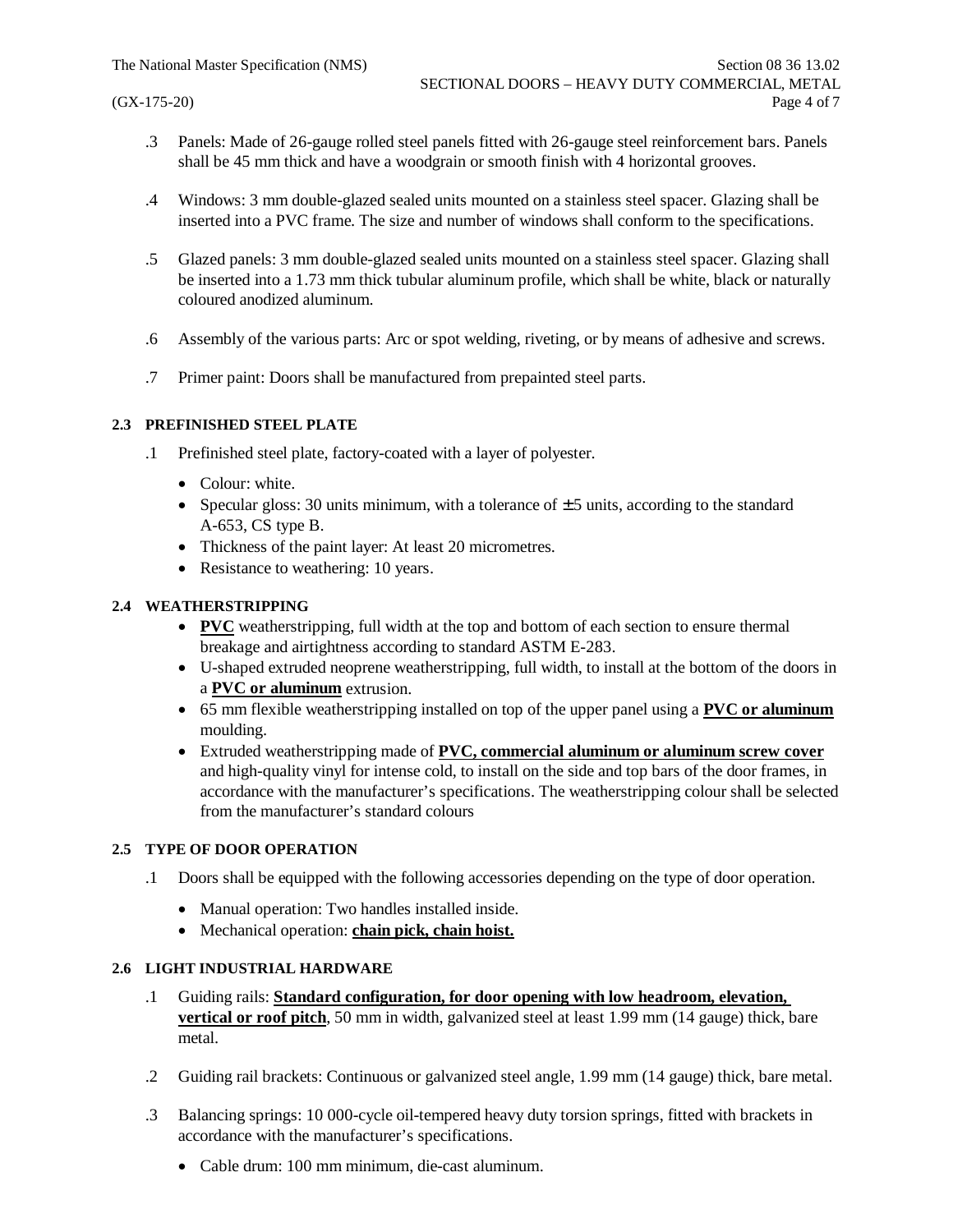- Shaft: Diameter of 25 mm, galvanized steel.
- .4 Top roller holders: Galvanized steel, 1.99 mm thick, adjustable.
- .5 Rollers: Hardened steel, oil lubricated, free lateral movement, ball bearing, 50 mm diameter, solid steel bandage.
- .6 Hinges: Heavy duty, single or double, galvanized steel, 1.99 mm thick (gauge 14), in accordance with the manufacturer's specification.
- .7 Cable: Aircraft cable, galvanized steel, 4 mm diameter minimum, in accordance with the manufacturer's specifications.
- .8 Reinforcements: Doors 3708 mm and over shall be provided with horizontal reinforcement bars. The type of reinforcement bar will depend on the door's width. Consult the engineering department in order to comply with deflection standards.
- .9 Precision bearing: High-quality ball bearing for doors over 300 kg or more than 50 000 cycles.
- .10 Pusher springs.
- .11 Rail guards: Height of 1524 mm, shaped steel plate approximately 5 mm thick.
- .12 101 mm diameter exhaust port.
- .13 Safety device that immobilizes door upon detection of a cable break when closing the door; maximum load of 450 kg.
- .14 Steel caps, 20 gauge, 1.06 mm.

#### **2.7 ELECTRIC DOOR OPENERS**

- .1 Electric door openers: With driving shaft, **central or side** mounting.
- .2 Electric motors, control devices, remote control stations with push buttons, relays and other electrical devices: CSA-approved, in a CSA-type enclosure.
- .3 Electrical power supply: **120, 240, 600**V, **1, 3** phases, 60Hz.
	- Motor:  $\frac{1}{2}$ ,  $\frac{3}{4}$ , 1 hp.
- .4 Control devices comprising a built-in motor reversing switch, a thermal protection device against overloads, and a push button, as appropriate. Optional solenoid brake.
- .5 Tensioning bar between the door shaft and the actuator.
- .6 Control devices:
	- Remote control stations with push buttons: Surface-mounted, with push buttons identified as OPEN-STOP-CLOSE.
	- · Key switch installed on push button.
	- Photoelectric cell.
	- Auto-close timer.
	- Remote transmitter.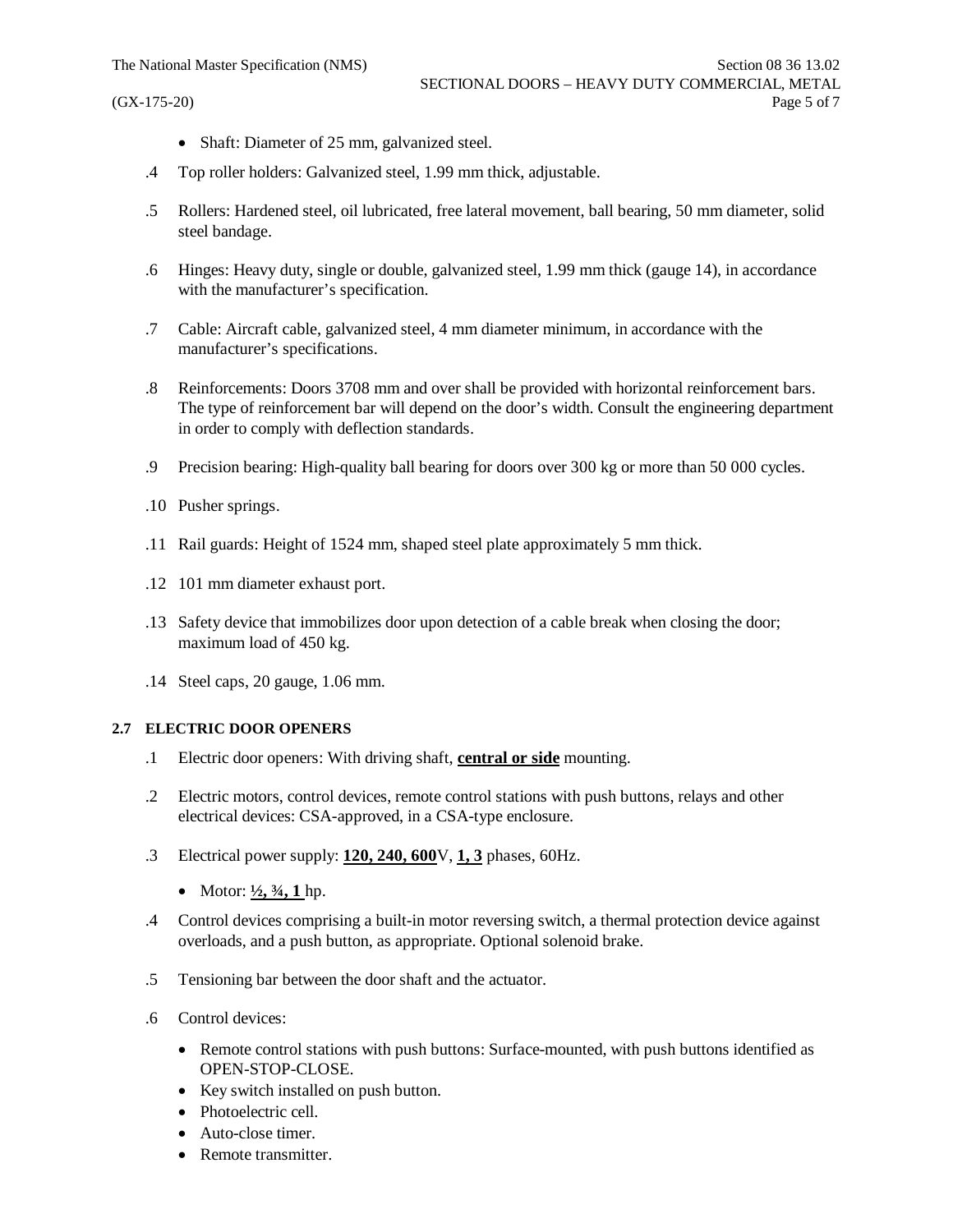- Safety switch: Set of contactors hidden in a rubber safety edge at the bottom of the doors and along the full width of the doors. When an obstacle is detected, this device stops the closing of the door and command its immediate reopening.
- .7 Manual operation of doors equipped with a door opener with a driving shaft
	- · A device, operated from the ground, shall allow for the disengagement of the opener's driving shaft and the manual operation of the door in case of failure of the power supply.
	- The door opener shall include the following:
		- .1 A lock switch that cuts the power supply as long as the door opener is in manual operation mode.
- .8 Manual operation of doors equipped with a central door opener
	- The door opener must be connected to the door via a device that allows for quick uncoupling in case of failure of the power supply.
- .9 Automatic switch-on and switch-off lighting fixtures, equipped with a timer.
- .10 Door operating speed: 300 mm/s.
- .11 Control transformers: For 24 VAC control voltage.
- .12 Mounting brackets: Galvanized steel, thickness and dimensions that meet the installation requirements.

# **PART 3. IMPLEMENTATION**

#### **3.1 MANUFACTURER'S INSTRUCTIONS**

.1 Compliance: Comply with the manufacturer's written requirements, recommendations and specifications, including technical bulletins and installation instructions provided in the product catalogs and on packaging cartons, as well as indications found on specification sheets.

#### **3.2 INSTALLATION**

- .1 Install doors and related hardware parts according to the manufacturer's instructions.
- .2 Secure rails and door openers properly and fix the brackets to the load-bearing framework.
- .3 If necessary, touch up the areas where the galvanized finish has been damaged during assembly with primer.
- .4 Install electrical motors, control devices, control stations with push buttons, relays and other electrical equipment required for the operation of the doors.
- .5 Lubricate springs and adjust moving parts to ensure smooth operation of doors.
- .6 Adjust weatherstripping to ensure proper weathertightness.
- .7 Adjust doors to ensure smooth operation.